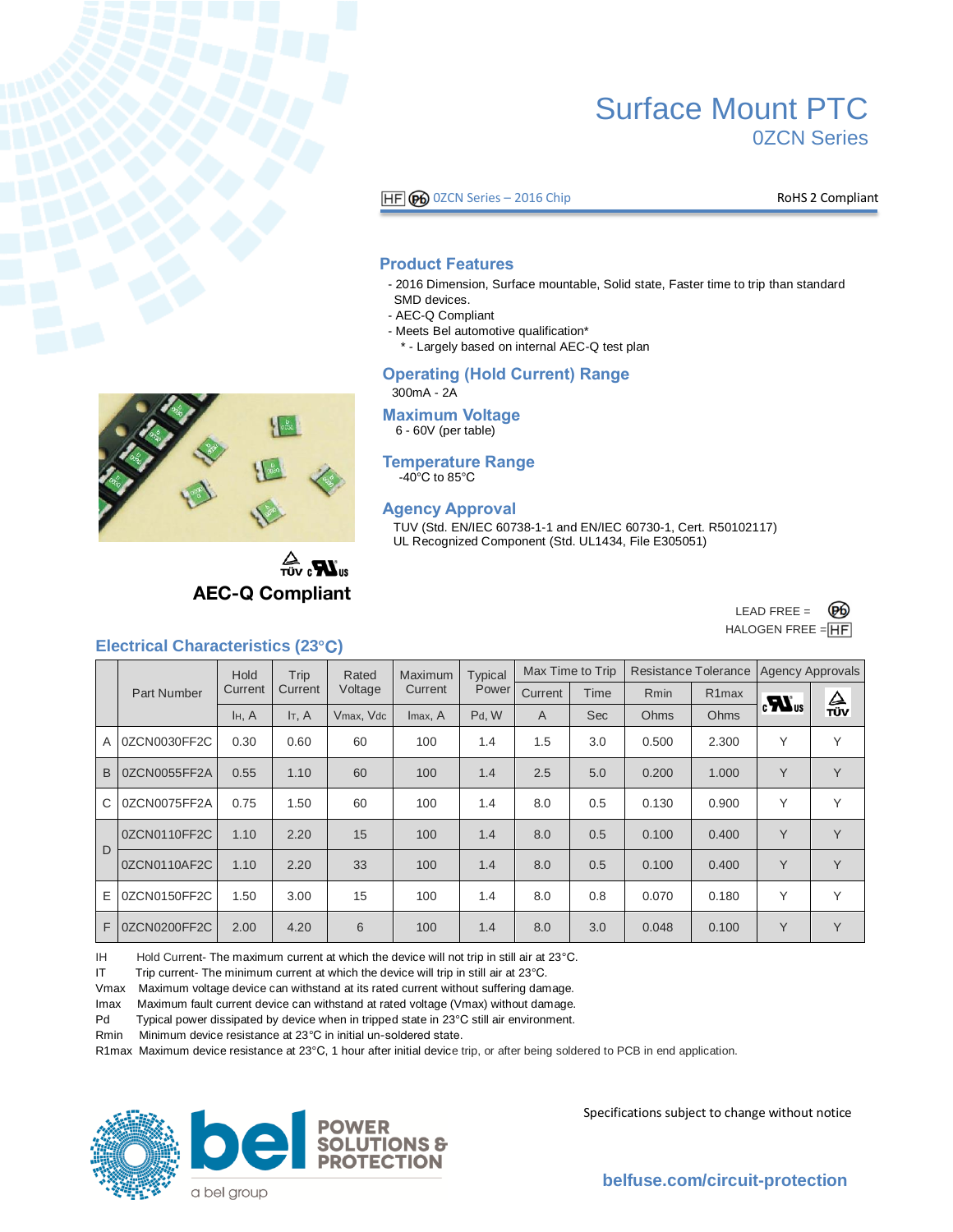# Type 0ZCN Series **2/4**

## **PTC's – Basic Theory of Operation / "Tripped" Resistance Explanation**

A Bel PTC consists of a block of polymeric material containing conductive carbon granules which is sandwiched between two conductive metal plates. When this polymer block reaches approximately 125C, either due to current passing through it via conductive chains of carbon particles or due to an external heat source; it swells volumetrically. This expansion breaks apart a majority of the chains of carbon granules that run randomly between the two conductive plates. This behavior results in a sharp increase in resistance across the two plates which all but eliminates current flow through the device, allowing just enough residual current flow to maintain the block's internal temperature at 125C. Once this "tripped" state current is cut off, the polymer brick cools and shrinks to its original size, thereby allowing its broken carbon chains to reestablish themselves and permit the part to return to its low resistance state. Once cooled to room ambient, the PTC will once again exhibit a resistance less than its "R1max" rating.

At currents below the device IHOLD rating, AND at temperatures below 100C, the PTC maintains a resistance value below its R1 MAX rating.

The catalog data for each device specifies a "Typical Power" value. This is the power required to exactly match the heat lost by the tripped device to its ambient surroundings at 23C. By Ohm's Law, power can be stated as: W = E<sup>2</sup>/R. Thus the approximate resistance of a "Tripped" PTC can be determined by: R = E<sup>2</sup>/W, where "E" is the voltage appearing across the PTC (usually the supply's open circuit voltage), and "W" is the Typical Power value for the particular PTC.

Since the PPTC acts to maintain a constant internal temperature, its apparent resistance will change based upon applied voltage and, to a lesser degree, ambient conditions. Consider the following example....

A PTC with a Typical Power of 1 watt protecting a circuit using a 60V supply will demonstrate an apparent, tripped resistance "R" of:

 $R = 60<sup>2</sup>/1 = 3,600$  ohms

This same tripped device when used to protect a 12V circuit would now present an apparent resistance of:  $R = 12^{2}/1 = 144$  ohms

The value for Typical Power is "typical" because any physical factors that affect heat loss (such as ambient temperature or air convection) will somewhat alter the level of power that the PTC needs to maintain its internal temperature. In short, PTCs do not exhibit a constant, quantifiable tripped resistance value.



### **Average Time Current Characteristic Curve at 23°C**

The Average Time Current Characteristic Curve and Temperature Rerating Curve are affected by a number of variables and these curves are provided for guidance only.



Specifications subject to change without notice

**Bel Fuse Inc.** 206 Van Vorst Street Jersey City, NJ 07302 USA

+1 201.432.0463 Bel.US.CS@belf.com **belfuse.com/circuit-protection**

© 2019 Bel Fuse, Inc. Rev. 0ZCN Sep2019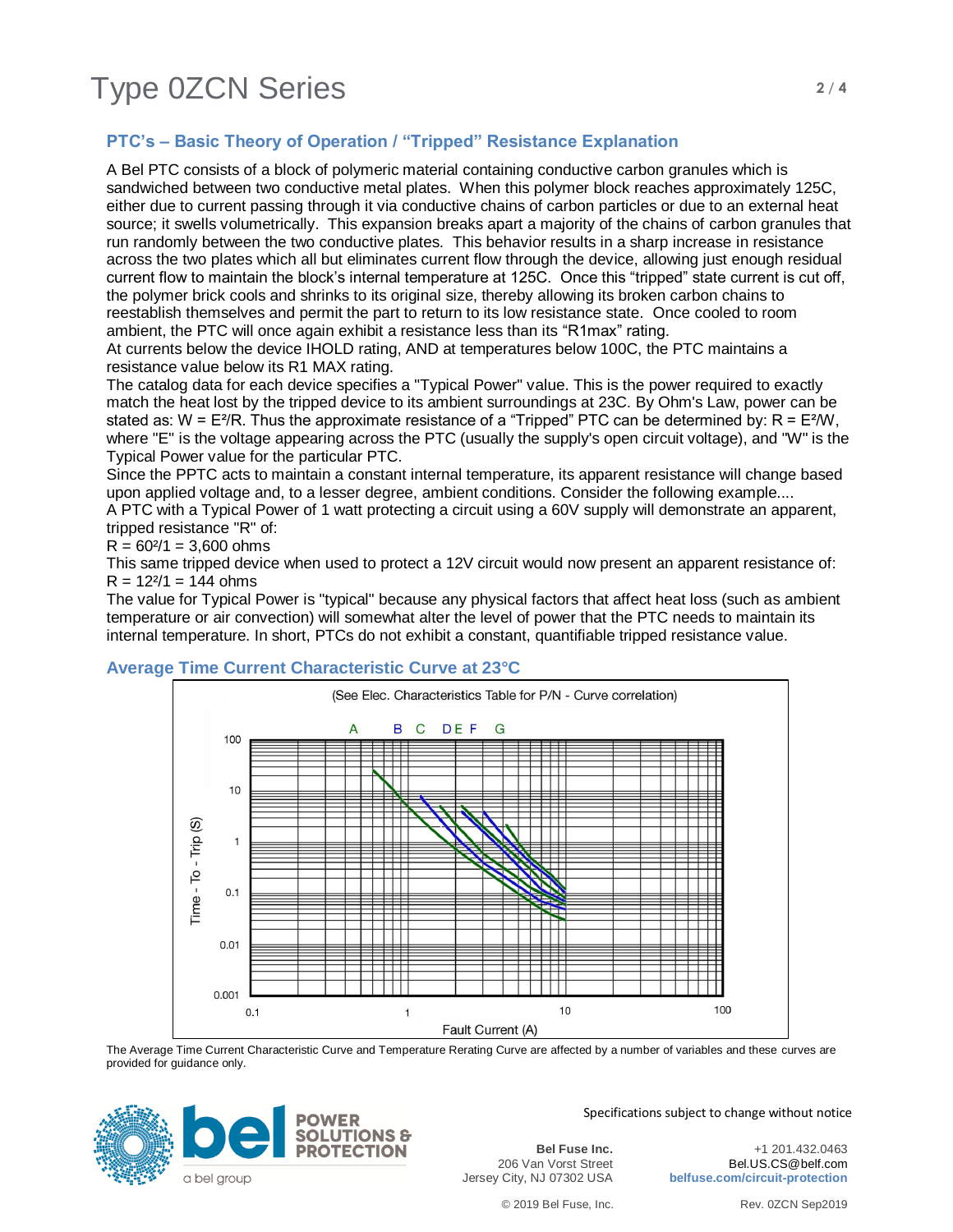# Type 0ZCN Series **3/4**

The dimensions in the table below provide the recommended Matte Tin – Plated Copper pad layout.

### **Pad Layout Community Community Community Pad Materials**



### **Mechanical Dimensions and Marking**



### **Tempe**

| Side View                        |      |      |      |      |                      | 0ZCN0200FF2C | 0.25 | 0.65 | 0200 |     |  |
|----------------------------------|------|------|------|------|----------------------|--------------|------|------|------|-----|--|
| <b>Emperature Derating Table</b> |      |      |      |      |                      |              |      |      |      |     |  |
|                                  |      |      |      |      | Temperature Derating |              |      |      |      |     |  |
| I Hold Value                     | -40  | -20  | 0    | 23   | 30                   | 40           | 50   | 60   | 70   | 85  |  |
| 0030 and 0050                    | 167% | 150% | 133% | 100% | 93%                  | 83%          | 73%  | 63%  | 51%  | 33% |  |
|                                  |      |      |      |      |                      |              |      |      |      |     |  |

0075 thru 0200 | 143% | 129% | 116% | 100% | 94% | 86% | 77% | 69% | 61% | 48%

### **Thermal Derating Curve Cautionary Notes**





1. Operation beyond the specified maximum ratings or improper use may result in damage and possible electrical arcing and/or flame.

- 2. These Polymer PTC (PPTC) devices are intended for protection against occasional overcurrent/overtemperature fault conditions and may not be suitable for use in applications where repeated and/or prolonged fault conditions are anticipated.
- 3. Avoid contact of PTC device with chemical solvent. Prolonged contact may adversely impact the PTC performance.
- 4. These PTC devices may not be suitable for use in circuits with a large inductance, as the PTC trip can generate circuit voltage spikes above the PTC rated voltage.
- 5. These devices may be used in both DC and AC circuits provided that peak-to-peak line voltage when carrying AC does not exceed the PTC's Vmax rating. As PTCs are essentially thermal devices, the RMS value of AC current carried by a PTC will produce tripping parameters and times-to-trip similar to those of a DC voltage of the same magnitude.
- 6. If potting is mandated, avoid rigid potting compounds as they will encase the PTC and prevent it from volumetrically expanding to properly respond to a trip event.
- 7. MSL: 2a (According to IPC J-Std-020).

Specifications subject to change without notice

**Bel Fuse Inc.** 206 Van Vorst Street Jersey City, NJ 07302 USA

+1 201.432.0463 Bel.US.CS@belf.com **belfuse.com/circuit-protection**

© 2019 Bel Fuse, Inc. Rev. 0ZCN Sep2019

All dimensions in mm.

|              | Dimensions |      | <b>Marking Code</b> |           |  |  |
|--------------|------------|------|---------------------|-----------|--|--|
| Part Number  | C          |      | "b", IH code        |           |  |  |
|              | Min        | Max  | $\frac{b}{x}$       | ьœ        |  |  |
| 0ZCN0030FF2C | 0.40       | 1.15 | 0030                |           |  |  |
| 0ZCN0055FF2A | 0.40       | 1.70 | 0055                |           |  |  |
| 0ZCN0075FF2A | 0.40       | 1.70 | 0075                |           |  |  |
| 0ZCN0110FF2C | 0.30       | 0.70 | 0110                |           |  |  |
| 0ZCN0110AF2C | 0.30       | 0.70 |                     | 110<br>33 |  |  |
| 0ZCN0150FF2C | 0.25       | 0.65 | 0150                |           |  |  |
| 0ZCN0200FF2C | 0.25       | 0.65 | 0200                |           |  |  |